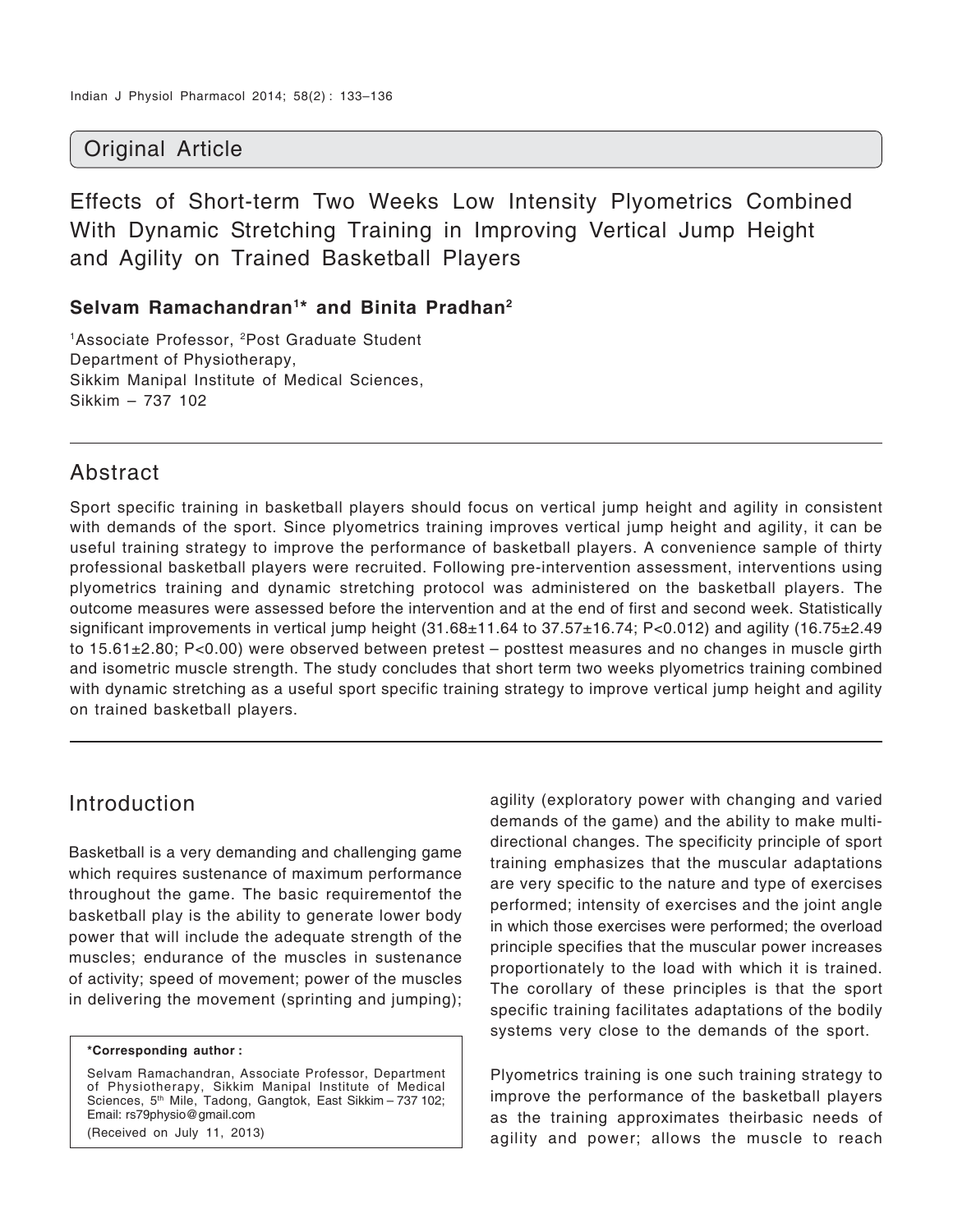exponential increase in the maximum strength and speed of movement in the shortest duration.The training typically involves stretch-shortening cycle of muscle groups and those movements consist of eccentric, amortization and concentric phases. The shorter the duration of all three phases and more specifically the amortization phase, greater will be the development of exploratory power of the muscles being exercised (1-3). Several physiological adaptations were reported following plyometrics training. The adaptations include muscle hypertrophy (increase in the cross sectional area of muscle fibers and number of muscle fibers) resulting in increased muscle strength (4); increase in synchronous motor neuronal pool firing due to enhanced stretch reflex mechanisms resulting in increased musclepower; increase in ventilation and stroke volume resulting in endurance and increase in bone mass due to rapid mechanical loading.

Delayed onset of muscle soreness (DOMS) and soft tissue injuries increasingly remains the potential risks of long duration and high-intensity plyometrics training program that can have a detrimental effect on players' performance (5). The dynamic stretching incorporated in to the plyometrics training will help overcome the risk of DOMS and soft tissue injuries (6, 7). Further low to moderate intensity plyometrics training program is reported to have better gains in vertical jump height and agility than the high intensity plyometrics training program (8). This study aims to find the combined effect of short duration two weeks plyometrics training and dynamic stretching program in improving the vertical jump height and agility of the basketball players.

#### Materials and Methods

The research study adopted one group pretest – posttest research designand was approved by the IEC. A convenience sample of 30 professional basketball players was recruited. Prior to the recruitment and training, proper explanation on the type of training, duration, advantages and risks were explained to the players and informed consent for participation was sought. The subjects were provided with information booklet on interventions to compliment the study. The outcome variables measured were vertical jump height using a selffabricated tape with calibrations mounted on a vertical flat board; agility 't' test using the time taken (measured by stop watch) to sprint across the agility cones placed at specific distances; muscle girth using an inch tape and isometric muscle strength using modified sphygmomanometer. The intervention included dynamic stretching-plyometrics-dynamic stretching for three alternate days per week for two weeks. The dynamic stretches were performed for ten minutes before and after the plyometrics and the plyometrics session was done for 30 minutes for each of the session. The summary of the intervention protocol are presented in Table I. Data analyses were done with student 't' test to evaluate the statistical difference between the pretest and posttest measures.

#### **Results**

The study group consisted of 18 male and 12 female professional basketball players and their mean age

| TABLE I: The combined intervention of dynamic stretching and plyometrics training. |  |  |  |  |  |  |  |  |  |  |
|------------------------------------------------------------------------------------|--|--|--|--|--|--|--|--|--|--|
|------------------------------------------------------------------------------------|--|--|--|--|--|--|--|--|--|--|

| Training type                         | Activity                                                                                                             | Week 1                     | Week 2                                                                                                                    |
|---------------------------------------|----------------------------------------------------------------------------------------------------------------------|----------------------------|---------------------------------------------------------------------------------------------------------------------------|
| Dynamic stretching (pre plyometrics)  | Stretching of Hip flexors, Gluteus<br>maximus, Quadriceps, Hamstrings<br>and Calf muscles                            | Total duration of 10 mins. | Frequency: 6 days-3 alternate days/wk<br>Duration: 1 and half min for each stretch<br>with half sec rest in between.      |
| Plyometric drills                     | Ankle hops; Standing jump and reach;<br>Front cone hops; Standing long jump;<br>Split squat jump; Diagonal cone hops | Mode: an-aerobic           | Frequency: 6 days-3 alternate days/wk<br>Intensity: Low (75-100) - low (100-150).<br>Duration: 180 mins total- 90 mins/wk |
| Dynamic stretching (post plyometrics) | Stretching of Hip flexors, Gluteus<br>maximus, Quadriceps, Hamstrings<br>and Calf muscles                            | Total duration of 10 mins. | Frequency: 6 days-3 alternate days/wk<br>Duration: 1 and half min for each stretch<br>with half sec rest in between.      |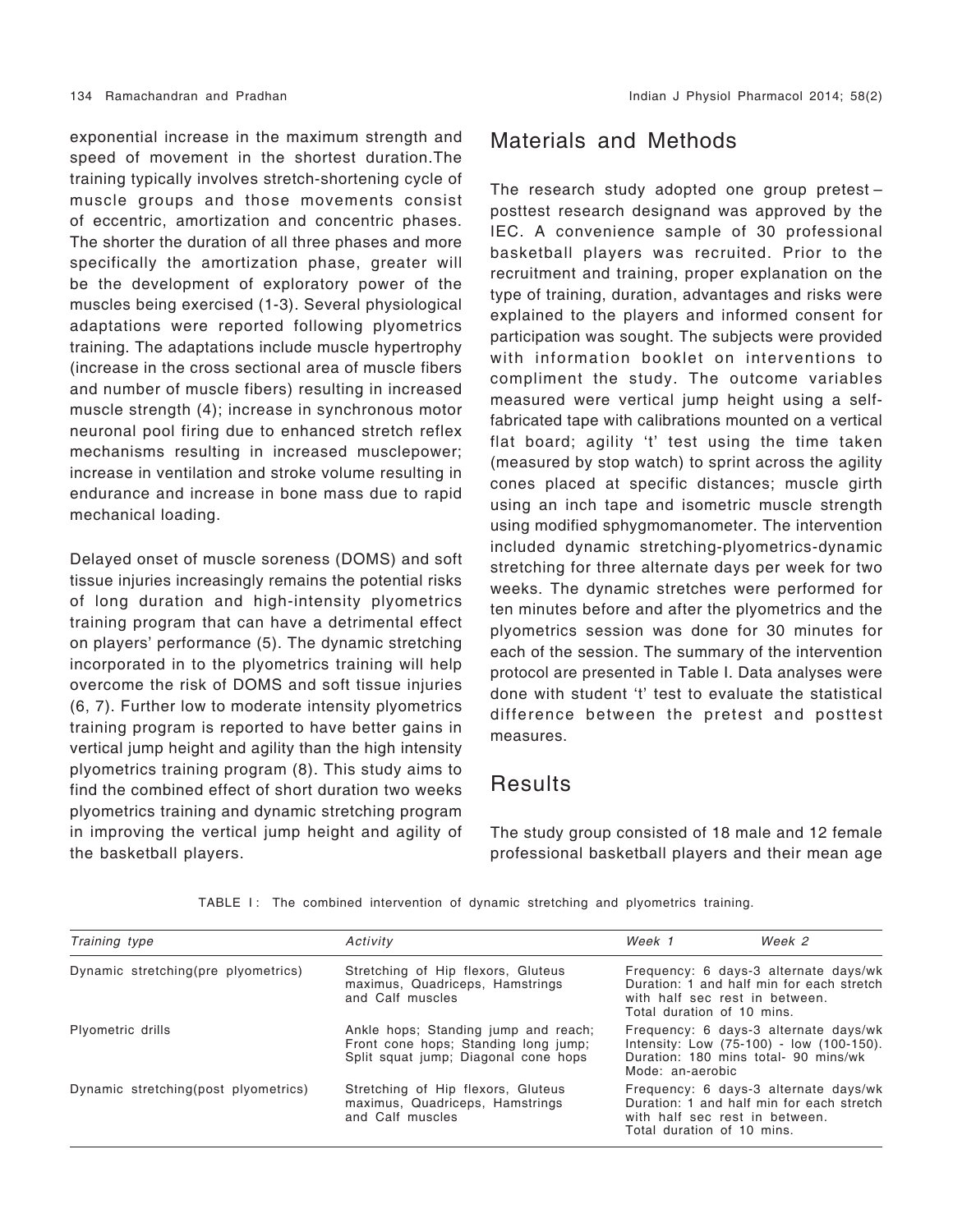|                  | Pre test          | Post test 1       | Post test 2        | P'<br>Value                |                                |                            |  |
|------------------|-------------------|-------------------|--------------------|----------------------------|--------------------------------|----------------------------|--|
| Outcome Variable |                   |                   |                    | Pretest vs.<br>Post test 1 | Post test 1 vs.<br>Post test 2 | Pretest vs.<br>Post test 2 |  |
| VJH (cms)        | $31.68 \pm 11.64$ | $35.77 \pm 16.61$ | $37.57 \pm 16.74$  | 0.820                      | 0.000                          | 0.012                      |  |
| Agility (secs)   | $16.75 \pm 2.49$  | $16.03 + 2.61$    | $15.61 \pm 2.80$   | 0.000                      | 0.031                          | 0.000                      |  |
| MTG (cms)        | $45.07 + 4.76$    | $45.21 \pm 4.78$  | $45.20 + 4.76$     | 0.259                      | 0.555                          | 0.287                      |  |
| Calf girth (cms) | $35.12 + 2.82$    | $35.15 \pm 2.78$  | $35.13 \pm 2.77$   | 0.618                      | 0.494                          | 0.907                      |  |
| IMS KF (mm Hg)   | $114.40 + 20.97$  | $114.90 + 17.78$  | $115.84 \pm 16.53$ | 0.533                      | 0.236                          | 0.499                      |  |
| IMS KE (mm Hg)   | $112.80 + 27.49$  | 130.20+27.23      | $114.20 + 24.49$   | 0.192                      | 0.268                          | 0.266                      |  |

TABLE II: Summary of pretest - post test measures on outcome variables.

VJH: Vertical Jump Height, MTG: Mid Thigh Girth, IMS: Isometric Muscle Strength, KF: Knee Flexors, KE: Knee Extensors. The 'P' value evaluated using Student 't' test.

(in years) is  $20.4 \pm 1.734$ ; weight (kg) is  $64.1 \pm 12.606$ ; Height (cm) is  $173.073\pm9.603$  and BMI (kg.m<sup>-2</sup>) is 21.068±2.612. The measures of outcome variables were assessed before the intervention and at the end of first and second week.

#### **Discussion**

The study results indicated statistically significant improvements in vertical jump height (P<0.012) and agility (P<0.00) and no statistically significant changes in muscle girth and isometric muscle strength. Our study included standing jump and reach, ankle hops and split squat jump and reported statistically significant improvement in vertical jump height. The meta-analyses (9, 10) on the effects of plyometrics training on jumping enhancement recommends combination of different types of plyometrics (squat jump; countermovement jump and drop jump) rather than using only one form.

Our study reports statistically significant improvements in agility performance (sprinting and change of directions while sprinting) assessed with agility 'T' test. Our study has incorporated both frontal and sagittal plane plyometrics trainingviz. Front cone hops, standing long jump and diagonal cone hops. A meta-analysis on the effects of plyometrics training on sprint performance (11) also recommends such training strategies that incorporate greater horizontal acceleration (i.e., sprint-specific plyometrics exercises, jumps with horizontal displacement). The improved agility performance in our study as interpreted in reduced time in agility 'T' test also

needs to be interpreted with improved ability to make change of directions while sprinting across the cones. A review of resistance training studies (12) on the ability to change of direction (COD), while sprinting,reports and recommends exercises such as horizontal jump training (unilateral and bilateral), lateral jump training (unilateral and bilateral), loaded vertical jump training, sport-specific COD training and general COD training.

The subjects in our study were followed up for two weeks duration and were asked to report any injuries anytime during the total duration of training sessions. But no injuries were reported. The dynamic stretching protocol adopted in our study has helped to prevent injuries associated with short term plyometrics training. The observation is consistent with a systematic review (13) that reports differential acute effects of stretch-shortening cycles (SSC) following different types of stretching. No negative acute effects of dynamic stretching were reported in the review. Further it reports improved flexibility and increased efficacy in inducing smaller gains without negatively affecting performance following long-term stretching. The dynamic stretching is also reported to have improvements in agility and sport performance  $(14)$ .

In our study, there was no difference in the girth measurements and isometric muscle strength of knee flexors and extensors. The limitations of this study were that in our resource constrained setting we have used modified sphygmomanometer to assess the isometric muscle strength and hence the validity of the strength measurement remains implausible.